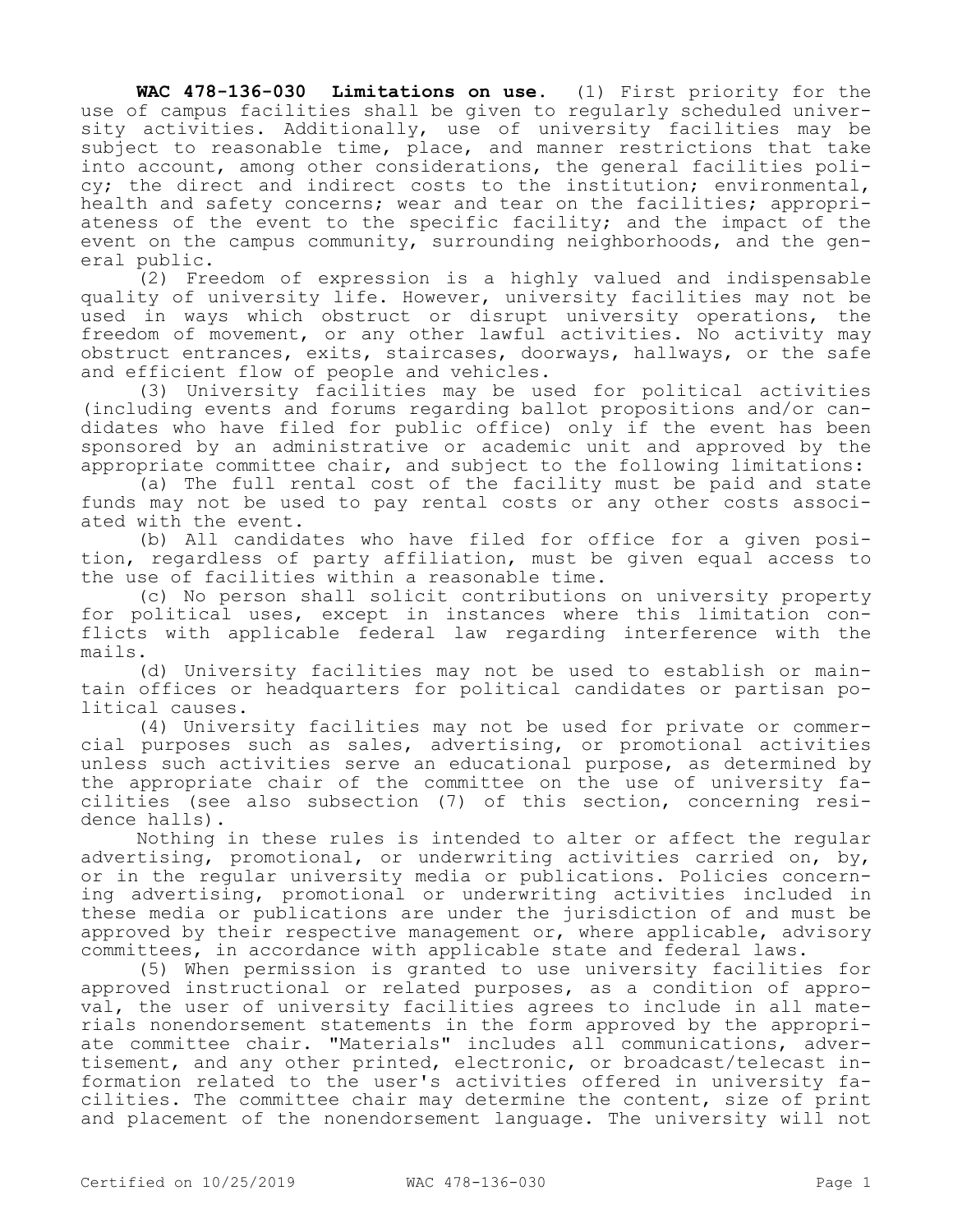make its facilities available for instructional or related purposes that compete with courses or programs offered by the university.

(6) Solicitation, or distribution of handbills, pamphlets and similar materials by anyone, whether a member of the university community or of the general public, is not permitted in those areas of campus to which access by the public is restricted or where such solicitation or distribution would significantly impinge upon the primary business being conducted.

(7) Solicitation and distribution of materials in university residence halls are governed by residence hall policies. No solicitation of a commercial nature is permitted in university residence halls. Commercial advertising may be allowed, and is restricted to certain designated areas of each residence hall, when it is related to the university's mission and approved by the department of housing and food services.

(8) Outdoor electronic amplification is prohibited with the following exceptions:

(a) The lawn area immediately west of the Seattle campus Husky Union Building (HUB) will be available for open-air speaking events using directional and volume-controlled speech amplification equipment provided by the university. Use of the Husky Union Building lawn site will be available to registered or official student organizations and faculty or staff groups on a first-come, first-served basis. The amplification system will be issued upon presentation of a currently valid student, faculty or staff identification card at the Husky Union Building Reservation Office.

(b) The committee chair with authority to permit the use of a facility may grant permission for the use of amplification equipment in other outdoor locations. Permission should be requested from the appropriate committee chair sufficiently in advance of the program to allow timely consideration.

(9)(a) No person may use university facilities to camp, except if permission to do so has been granted in accordance with the provisions of chapters 478-116 and 478-136 WAC or except as provided in (b) of this subsection. "Camp" means to remain overnight, to erect a tent or other shelter, or to use sleeping equipment, a vehicle, or a trailer camper, for the purpose of or in such ways as will permit remaining overnight. Violators are subject to arrest and criminal prosecution under applicable state, county and city laws.

(b) This provision does not prohibit use of the university residence facilities in accordance with chapter 478-156 WAC or the use of facilities where the employee remains overnight to fulfill the responsibilities of his or her position or where a student remains overnight to fulfill the requirements of his or her course of study.

(10) Within the limits of applicable laws, the University of Washington is committed to establishing and maintaining safe conditions for persons attending football games in Husky Stadium or other athletic events or concerts in university facilities. Accordingly, the rules enumerated below will apply to all such events and be strictly enforced.

(a) The possession or consumption of alcoholic beverages or illegal drugs is prohibited, except for alcohol allowed under a permit or license as provided in WAC 478-136-041. In addition to having the beverages or drugs confiscated, violators may be subject to university disciplinary action and/or legal proceedings, and removal from the events.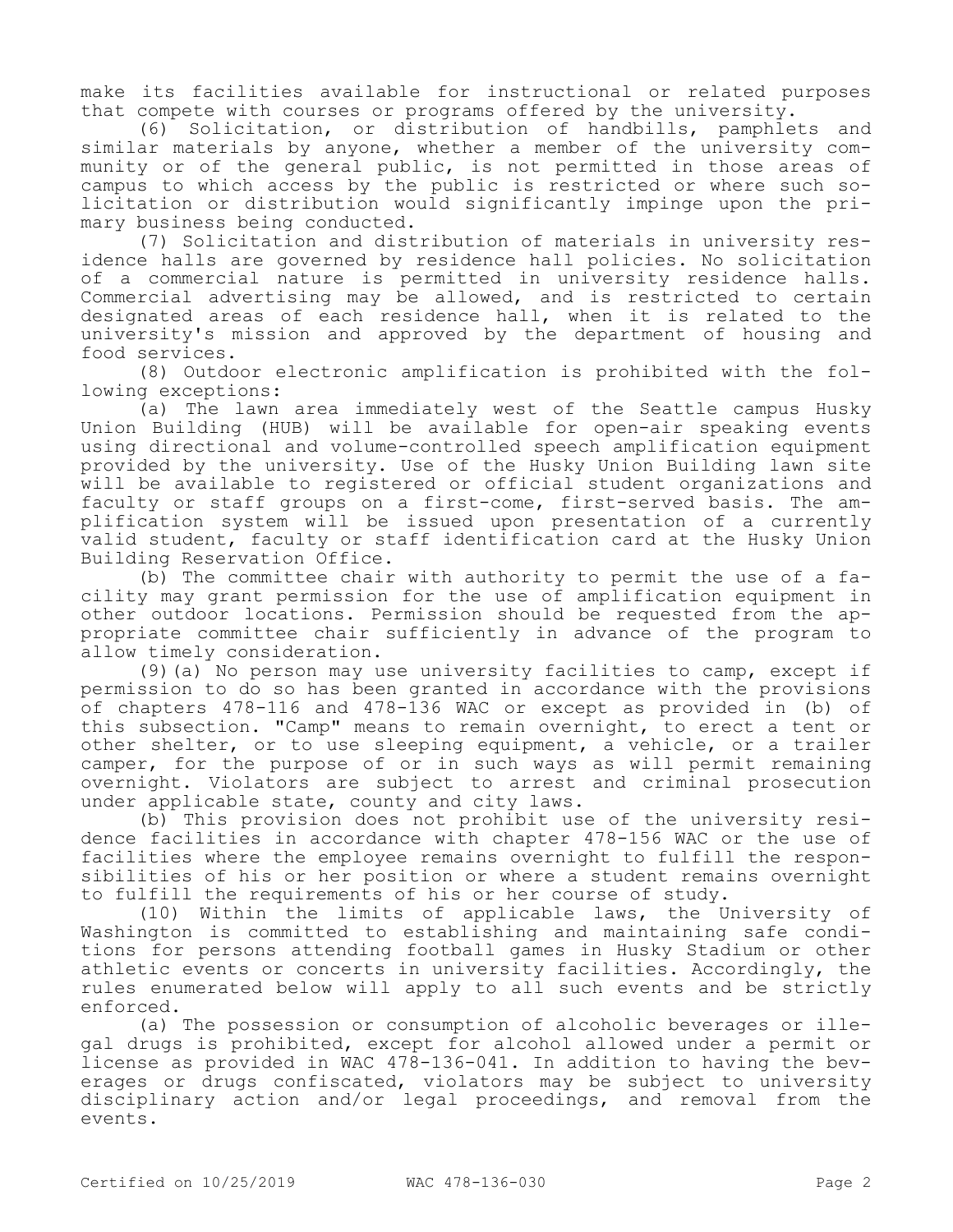(b) Air horns, glass bottles, cans, picnic baskets, bota bags, ice chests, and thermoses (in excess of two-quart capacity) are prohibited. Individuals possessing such will not be admitted to, or will be removed from, Husky Stadium or other athletic or concert facilities until the items have been stored temporarily at locations provided for that purpose or disposed of in some other manner.

(c) Except for designated outdoor smoking sites, as provided in WAC 478-136-035, smoking is prohibited in all portions of all athletic stadia, including, but not limited to, the seating areas, public concourses, and enclosed and covered spaces.

(d) All persons entering events in Husky Stadium or other athletic venues or events in other university auditoria or facilities shall be subject to having all containers, bags, backpacks, coolers, or similar items visually inspected. Security personnel shall first ask permission to visually inspect the item and advise the person that he/she may refuse. Persons who refuse to allow inspection shall be allowed to return the item to a vehicle or otherwise dispose of it, after which admission shall be allowed. Persons who refuse the visual inspection and refuse to dispose of the item shall be denied entry.

(11) Only public service announcements and acknowledgment of sponsors will be allowed on scoreboards at athletic venues.

(a) For purposes of this section, a public service announcement is defined as an announcement which promotes the activities or services of federal, state or local governments, including the University of Washington, or nonprofit organizations, or generally contributes to the community's welfare and interests.

(b) In acknowledgment of their sponsorship of the scoreboards or sponsorship of events and programs, sponsors may propose public service announcements for display on the scoreboard during athletic events. The public service announcement may be accompanied by a sponsor's name or logo but may not directly promote the products or services of the company. The text and graphics of public service announcements must be submitted at least three days in advance to the department of intercollegiate athletics for approval by the university.

(c) In addition to these public service announcements, sponsors also may be acknowledged by the display of corporate logos, trademarks, or other approved messages upon panels located on the scoreboard.

(12) The university will not make its facilities or services available to organizations which do not assure the university that they will comply with the terms of the Americans with Disabilities Act (ADA, 42 U.S.C. 12132, 12182) and the Rehabilitation Act of 1973 (RA, 29 U.S.C. 794). Uses must not impose restrictions nor alter facilities in a manner which would violate the ADA or RA.

(13) The university will not make its facilities or services available to organizations which do not assure the university that they do not discriminate against any person as defined in the university's Executive Order No. 31, Nondiscrimination and Affirmative Action, except where such organizations have been exempted from provisions of applicable state or federal laws or regulations.

(14) Individuals who violate the university's use of facilities rules and approved users who violate university contract terms for use of facilities may be advised of the specific nature of the violation and, if continued, individuals may be requested to leave university property or be refused future use of university facilities. Failure to comply with a request to leave university property could subject such